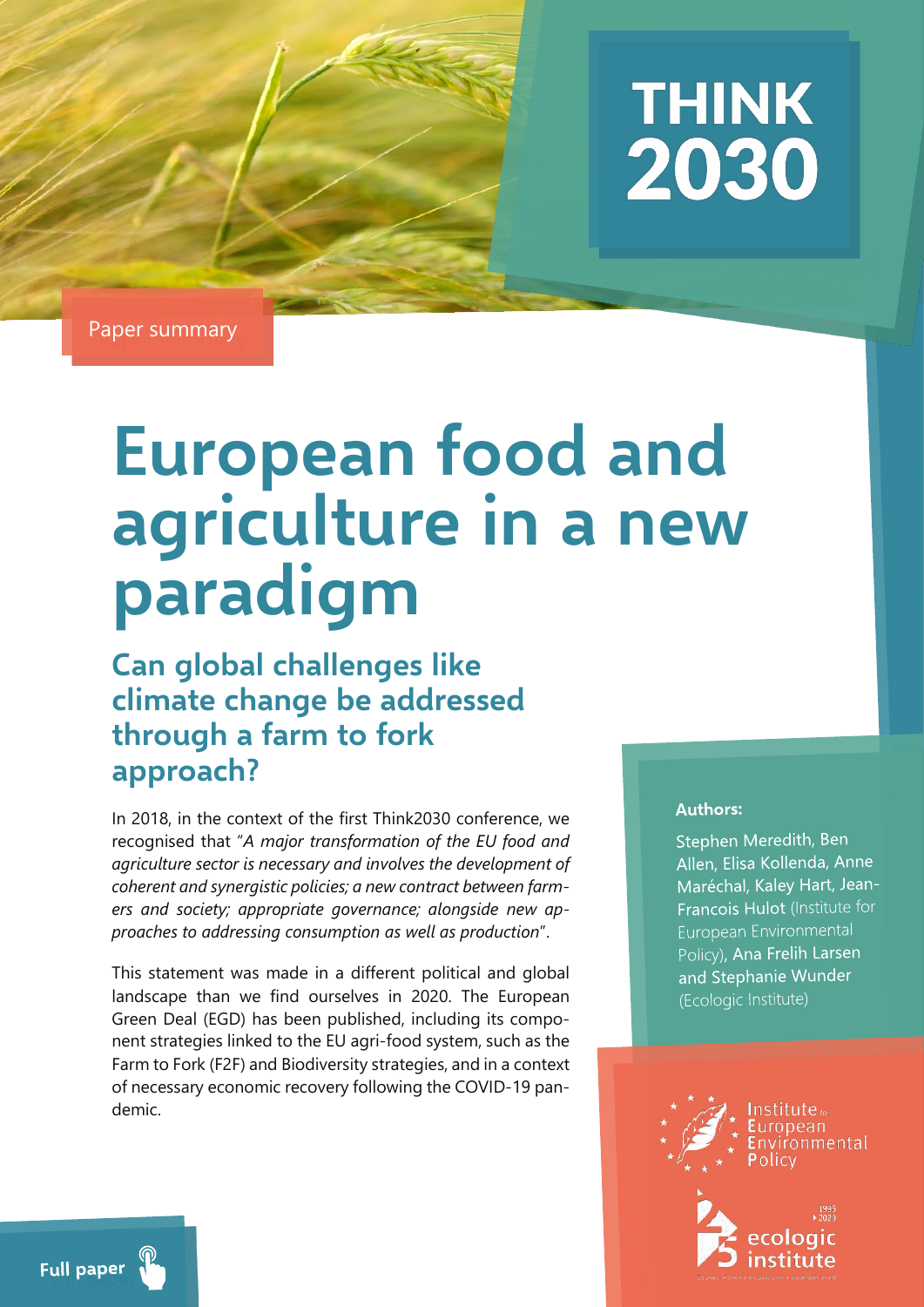The impacts of the pandemic itself are far reaching, beyond the direct impact on health, society and the economy. There has been a renewed interest in a reconnection with local and domestic suppliers and markets, and correlations between human wellbeing and health, with resilience to disease and infection.

All of these factors have put the EU's agri-food system, the way we produce and consume, at the forefront of discussions around ensuring long-term economic, social and environmental resilience. But has this changed the response in policy and will it change implementation on the ground?

This updated Think2030 paper looks back at the recommendations made in 2018, to see whether they are still relevant today, if they have been addressed, and where greater coherence in policy development is still needed.

## **Transformation of the EU food and agriculture sector**

There has been a welcome move to greater coherence in policy development under the EGD and F2F strategies, yet the governance mechanism to ensure such an approach works in practice remains lacking. Similarly, there is little to ensure or require Member States to programme environment and climate delivery into their CAP strategic plans (CSPs). **Our 2018 recommendations** are still important, specifically that:

- agriculture policy is used as a tool to achieve Europe's ambitions and is not seen as an end in itself. Therefore *alignment of agriculture plans to the EU's long-term strategies is essential* and *strong accountability and robust monitoring need to be put in place in addition to effective transparency rules around national CSP; and*
- **a** *transition away from CAP direct support towards multiannual and results-based payments* combined with knowledge transfer, advice and innovation is possible, but relies on strong ambition from Member States, which remains a concern, as does *removing all environmental harmful subsidies under the future CAP.*

The greatest challenge on production is not understanding necessarily what to do (although there are some research gaps), but on encouraging and supporting Member States to internalise that sustainable food production and consumption are both essential components of food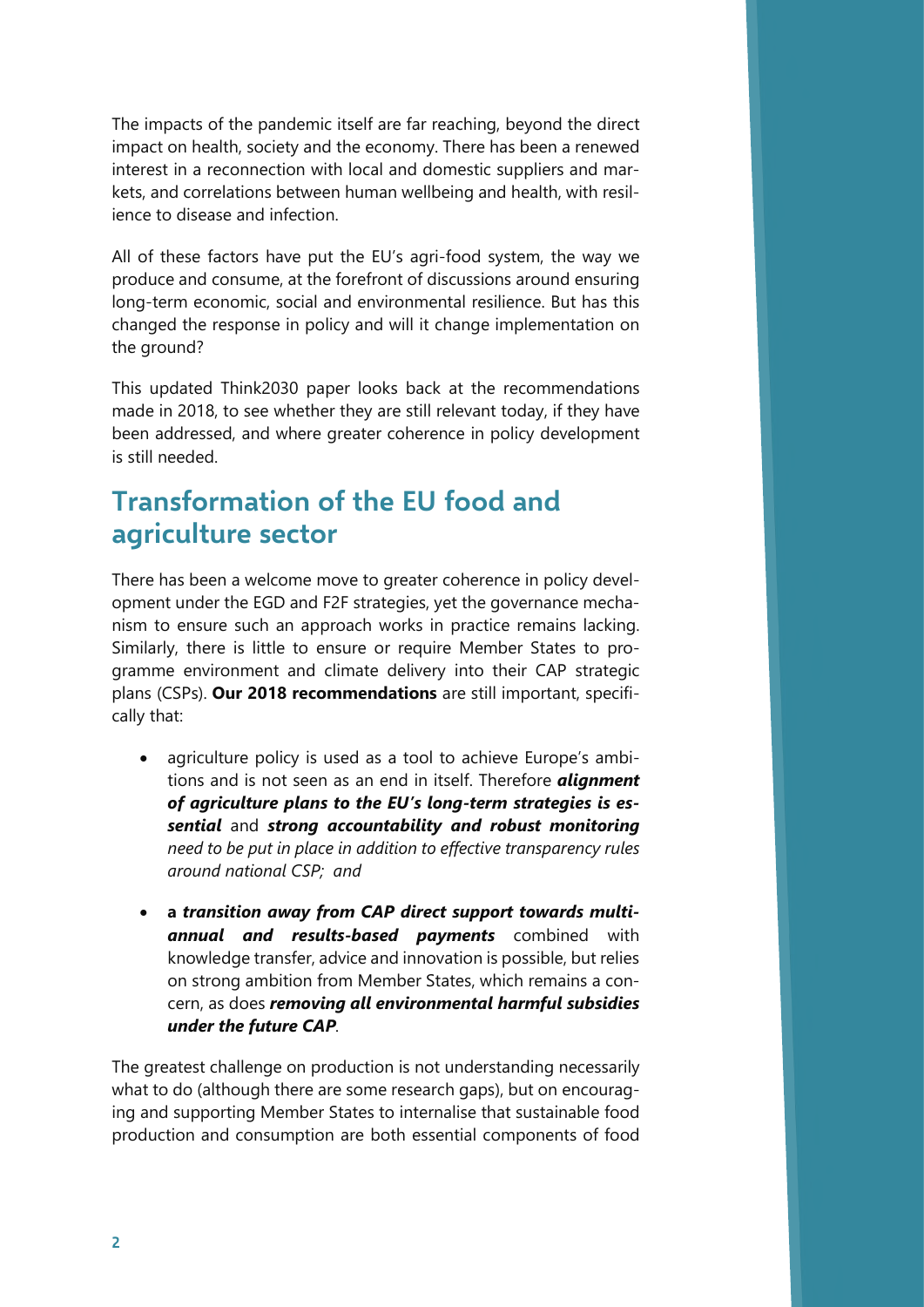system resilience. Taking such an approach has economic, social and environmental benefits that far outstrip those of the status quo.

## **Towards a legal framework for sustainable food systems**

The F2F Strategy foresees a new legal framework for sustainable food systems as an overarching policy, with European Commission proposals due in 2023. This has the potential to support both the demand for and supply of agricultural commodities and to provide signals for more sustainable production. Yet the details of how this would work in practice are vague. Again, **our 2018 recommendations**  should remain key considerations including:

- a *high-level food sustainability advisory board to assess the coherence of new or amended EU law that affect our food system*;
- the role of *citizens being actively involved in future policy making and monitoring*;
- the use of available (and new) tools to address consumption and measures to *rebalance the cost of food where sustainable products become cheaper and more convenient, compared to unsustainable ones*; and
- fiscal measures being allied with *greater education about our food and farming* decisions at all ages and in all sectors of society particularly through school curricula.

In particular, the new legal framework should initiate the development of Food Policy Strategic Plans that bring together different instruments backed by clear common objectives agreed at EU level, but driven by policymakers, food chain actors, civil society and citizens at regional level. These plans should work alongside the CAP to address consumption issues *ensuring a just transition in the agri-food sector, and specifically for consumers*, which is essential to the COVID-19 recovery response. Effective stakeholder and citizen engagement throughout the policy cycle is essential to give all interests a voice in how best to improve the availability, accessibility and affordability of healthy diets in their communities, and thus ensure political legitimacy and buy-in for change. Strong accountability and robust monitoring will also need to be put in place around all agriculture and food related spending under the EU Multi-annual Financial Framework 2021-2027 and Recovery Plan.

#### **Addressing consumption linked to production**

The EGD and F2F Strategy have huge potential to enable EU policymakers and food chain actors to address the links between consumption and production in an integrated way. In particular there is a welcome recognition of the need for a